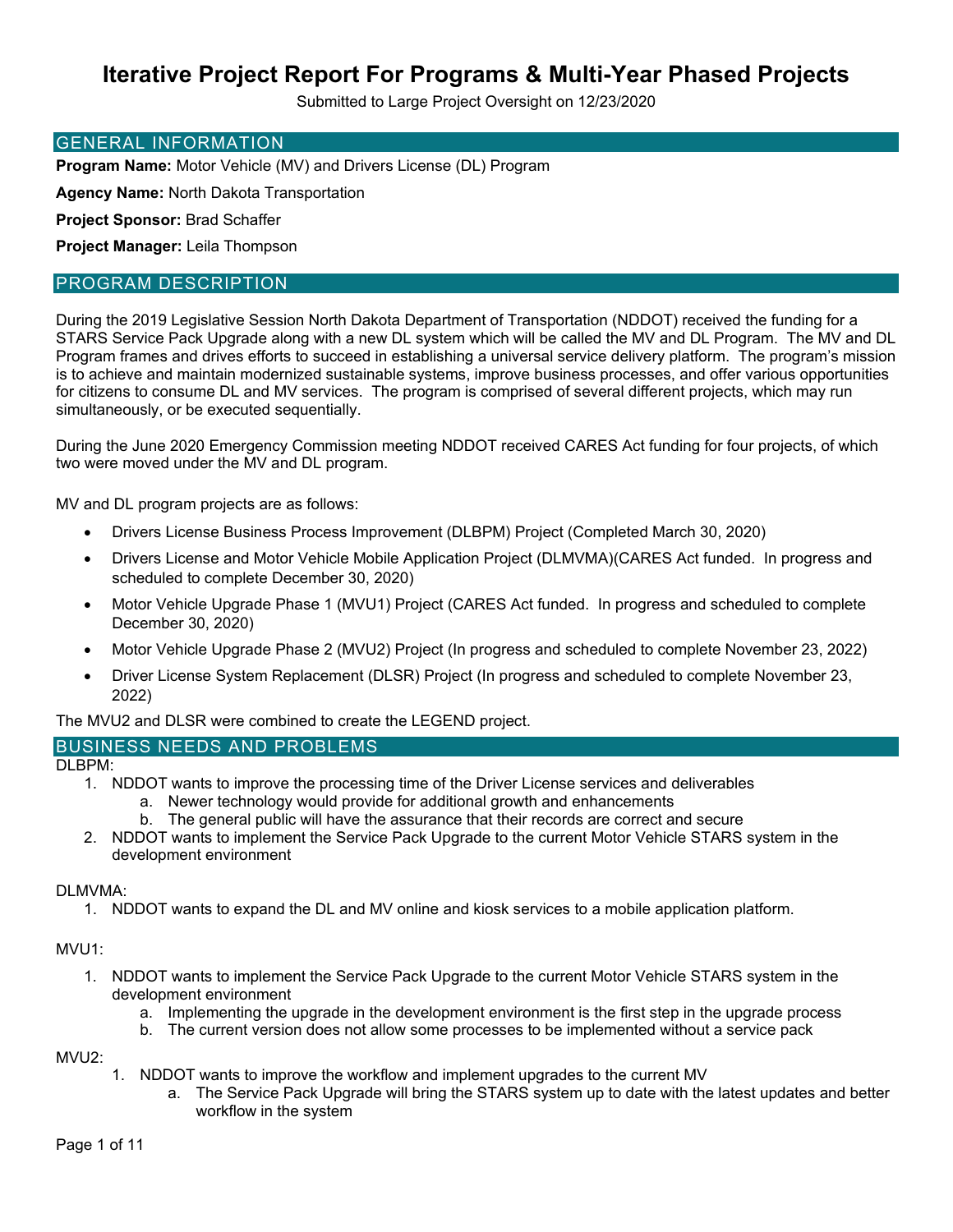Submitted to Large Project Oversight on 12/23/2020

b. The current version does not allow some processes to be implemented without a service pack

#### DLSR:

- 1. NDDOT wants to have Driver License systems built on modern technology
	- a. The DL system is built on a Mainframe platform, which is considered out-of-date technology, and developers are hard to find, resulting in few options for support
	- b. The Mainframe is going away and there are very few agencies still using it
	- c. The current Driver License system has an interface to Motor Vehicle, and it would be beneficial to have both systems on the same platform and database to create a connection

#### PROGRAM/PROJECT FORMAT

#### **Program Start Date:** August 1, 2019

**Budget Allocation at Time of Initial Start Date:** \$22.5 million. Additional allocation: June 2020, NDDOT received \$8,300,000 in CARES Act funding for the DLMVMA and MVU1 & 2 projects.

**How Many Projects Expected at Time of Initial Start Date:** Four: DLBPM, DLMVMA, MVU1, and MVU2 and DLSR **Project Approach Description:** A combination of sequentially and concurrently. The DLBPM project will be initiated first, follow by concurrent execution of DLMVMA and MVU1 through December 30, 2020, and DLSR and MVU2 executed together as the Licensing Enterprise Gateway Endpoint for North Dakota (LEGEND) project through November 23, 2022.

**Estimated End Date for All Phases Known at Time of Initial Start Date:** DLBPM ended 3/30/2020, DLMVMA end date is 12/30/2020, MVU1 end date is 12/30/2020, LEGEND: DLSR and MVU2 end date is 11/23/2022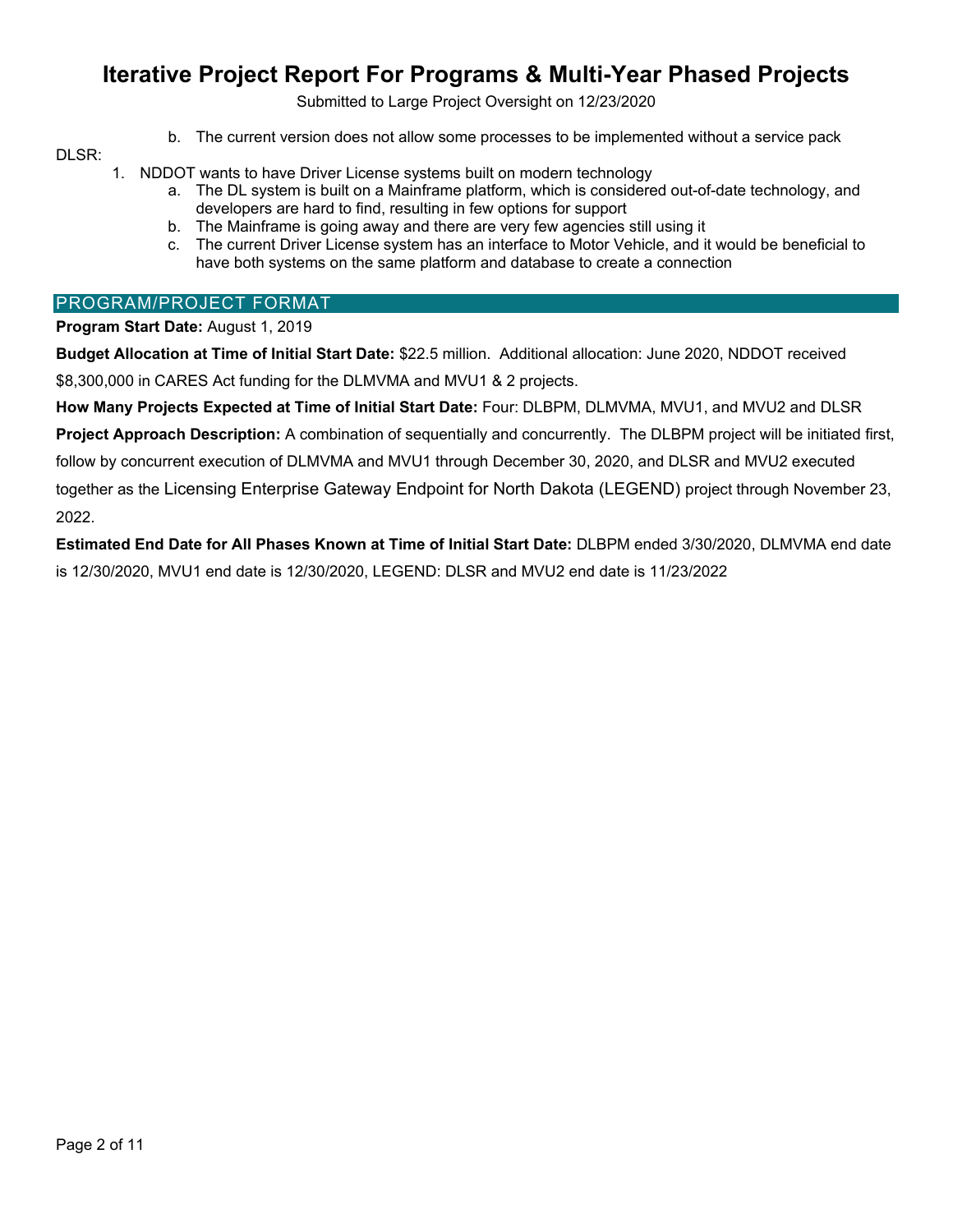Submitted to Large Project Oversight on 12/23/2020

#### PROGRAM/PROJECT ROAD MAP

The program road map shows the high-level plan or vision for the program/projects/phases. It is intended to offer a picture of the lifespan of all the effort that is expected to be required to achieve the business objectives.

| <b>Project/ Phase Title</b> | <b>Scope Statement</b>                                                                                                                                                                                                                                                                                                | <b>Estimated</b><br><b>Months</b><br><b>Duration</b> | <b>Estimated Budget</b> |
|-----------------------------|-----------------------------------------------------------------------------------------------------------------------------------------------------------------------------------------------------------------------------------------------------------------------------------------------------------------------|------------------------------------------------------|-------------------------|
| <b>DLBPM</b>                | Business analysis of current business<br>processes, desired future state, and<br>requirements for the procurement.                                                                                                                                                                                                    | 6 months                                             | \$240,000               |
| <b>DLMVMA</b>               | NDDOT mobile app is intended to offer<br>customers another channel to consume DMV<br>unified services by offering seamless and<br>familiar user experiences. The mobile app will<br>improve the customers' ability to quickly<br>access DMV content, services, and reduce<br>the need to visit a physical DMV office. | 6 months                                             | \$487,300               |
| MVU 1                       | This project will deliver phase 1 of an<br>upgraded Motor Vehicle system based on the<br>current version of the core FAST product,<br>V12. The project will deliver the installation<br>of the base configuration in the development<br>environment be completed by December<br>2020.                                 | 6 months                                             | \$6,115,000             |
| <b>LEGEND</b>               | This project will deliver a new DL system built<br>on a current, sustainable technology platform<br>and an upgraded MV system based on the<br>current version of the core FAST product, V12<br>in the production environment.                                                                                         | 23 months                                            | \$20,533,432            |
|                             |                                                                                                                                                                                                                                                                                                                       | Program total budget:                                | \$27,275,732.00         |

#### PROJECT BASELINES

The baselines below are entered for only those projects or phases that have been planned. At the completion of a project or phase a new planning effort will occur to baseline the next project/phase and any known actual finish dates and costs for completed projects/phases will be recorded. The iterative report will be submitted again with the new information.

| Project/<br><b>Phase</b> | Program/<br><b>Project</b><br><b>Start Date</b> | <b>Baseline</b><br><b>Execution</b><br><b>Start Date</b> | <b>Baseline</b><br><b>End Date</b> | <b>Baseline</b><br><b>Budget</b> | <b>Actual</b><br><b>Finish</b><br><b>Date</b> | <b>Schedule</b><br><b>Variance</b> | <b>Actual Cost</b> | <b>Cost</b><br><b>Variance</b> |
|--------------------------|-------------------------------------------------|----------------------------------------------------------|------------------------------------|----------------------------------|-----------------------------------------------|------------------------------------|--------------------|--------------------------------|
|                          |                                                 |                                                          |                                    |                                  |                                               |                                    |                    |                                |
| <b>DLBPM</b>             | 10/16/2020                                      | 01/27/2020                                               | 03/27/2020                         | \$240,000                        | 03/30/2020                                    | 0                                  | \$216,349.50       | 0.01                           |
| <b>DLMVMA</b>            | 06/19/2020                                      | 10/21/2020                                               | 12/30/2020                         | \$248.449                        | 12/23/2020                                    | $-0.02$                            | \$384,935.73       | 0.21                           |
| MVU <sub>1</sub>         | 06/19/2020                                      | 10/21/2020                                               | 12/30/2020                         | \$3,115,000                      | 12/23/2020                                    | $-0.02$                            | \$6,042,873.00     | 0.01                           |
| <b>LEGEND</b>            | 3/2/2020                                        | 11/30/2020                                               | 11/23/2022                         | 20,533,432                       | TBD                                           | TBD                                | TBD                | TBD                            |

#### **OBJECTIVES**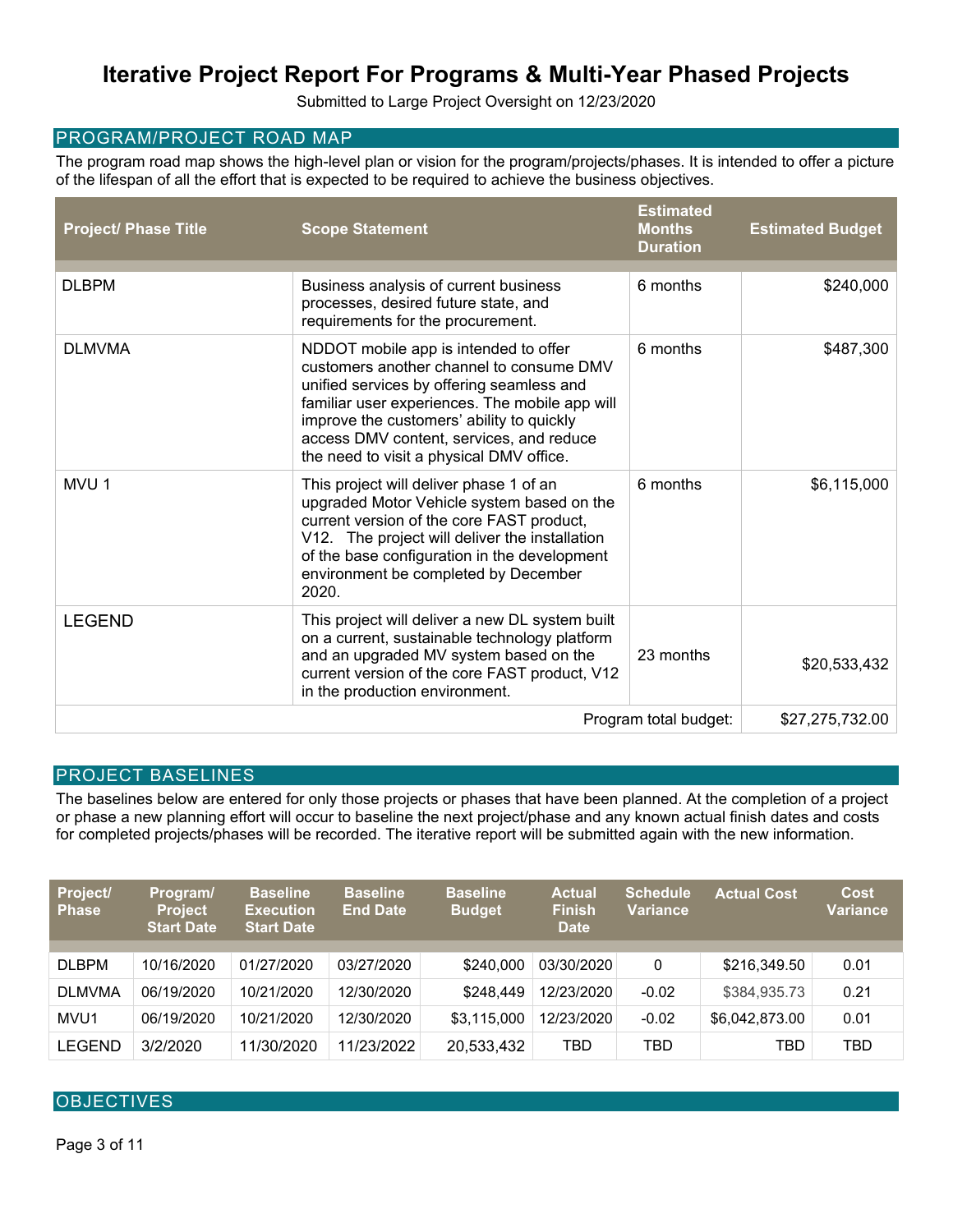| Project/<br><b>Phase</b> | <b>Business Objective</b>                                                                                                                                                                                                                                                                    | <b>Measurement Description</b>                                                                                                                                                                                                                                                                                                                                                                                                                                                          | Met/ Not<br><b>Met</b>                      | <b>Measurement Outcome</b>                                                                                                                                                                                                                                                                                                                                                                                   |
|--------------------------|----------------------------------------------------------------------------------------------------------------------------------------------------------------------------------------------------------------------------------------------------------------------------------------------|-----------------------------------------------------------------------------------------------------------------------------------------------------------------------------------------------------------------------------------------------------------------------------------------------------------------------------------------------------------------------------------------------------------------------------------------------------------------------------------------|---------------------------------------------|--------------------------------------------------------------------------------------------------------------------------------------------------------------------------------------------------------------------------------------------------------------------------------------------------------------------------------------------------------------------------------------------------------------|
| <b>DLBPM</b>             | 1.<br>Reduce training time for<br>new system users by 60 hours.<br>Currently, a new system user<br>goes through 160 hours of<br>system training.                                                                                                                                             | Within 6 months of<br>1.<br>system implementation, the<br>system trainers will be surveyed<br>to determine how many hours of<br>system training is required for<br>new system users.                                                                                                                                                                                                                                                                                                    | <b>Partially Met</b>                        | From the business process<br>prospective, the delivery of<br>the current state business<br>process model provided an<br>immediate reduction in hours<br>required to train new staff.<br>Once the new DL system is<br>implemented, including<br>integration of the future state<br>business process models, the<br>DL program will achieve a<br>greater reduction in hours<br>required to train new DL staff. |
|                          | 2.<br>The new DL system will<br>require streamlining work<br>processes and allow for stopping<br>and starting work at any point in<br>the process.                                                                                                                                           | 2.<br>After User acceptance<br>testing, testers will be surveyed<br>to determine whether their work<br>process has been improved and<br>their processing time has been<br>reduced.                                                                                                                                                                                                                                                                                                      | <b>Partially Met</b>                        | Several "quick win" process<br>improvements were<br>implemented that streamlined<br>work processes, resulting in a<br>savings of approximately 12<br>efficiency hours per week.                                                                                                                                                                                                                              |
|                          | Simplify some process<br>3.<br>time of certain tasks and how the<br>system flows.                                                                                                                                                                                                            | 3.<br>Within 6 months of<br>system implementation, MV<br>users will be surveyed to<br>determine if the new process is<br>saving time.                                                                                                                                                                                                                                                                                                                                                   | Not Met                                     | This project set the foundation<br>for achieving this business<br>objective with the<br>implementation of the new DL<br>system.                                                                                                                                                                                                                                                                              |
| <b>DLMVMA</b>            | It's critical that the<br>1.<br>NDDOT remain agile to meet<br>customers' demand for more<br>convenience and accessible<br>DMV services.<br>2.<br>Provide accessibility<br>across iOS and Android devices.<br>3.<br>Provide diversion of<br>human-contact services at<br>unified DMV offices. | After implementation,<br>1.<br>staff and customers will be able<br>to access services offered<br>online through the mobile app<br>platform.<br>2.<br>Within 6 months of<br>system implementation MV and<br>DL customers will be surveyed<br>to determine if the new mobile<br>app is more convenient.<br>3.<br>Within 6 months of<br>system implementation, DMV<br>staff will be surveyed to<br>determine if there is decrease in<br>the number of ND citizens<br>visiting DMV offices. | Met<br>1.<br>2.<br>Not Met<br>3.<br>Not Met | The mobile application is<br>1.<br>available for download<br>from the Google and<br>Apple app stores.<br>2.<br>The outcome of this<br>objective will be<br>determined 6 months<br>after implementation in<br>the production<br>environment.<br>3.<br>The outcome of this<br>objective will be<br>determined 6 months<br>after implementation in<br>the production<br>environment.                            |
| MVU1                     | To upgrade the MV<br>1.<br>system by December 16,<br>2020 in the development<br>environment with the Base<br>Configuration.                                                                                                                                                                  | 1.<br>The MV upgrade will be at<br>least 50% completed at the<br>start of phase 2.                                                                                                                                                                                                                                                                                                                                                                                                      | 1. Met                                      | 1.<br>The update to the MV<br>system is at least 50%<br>completed.                                                                                                                                                                                                                                                                                                                                           |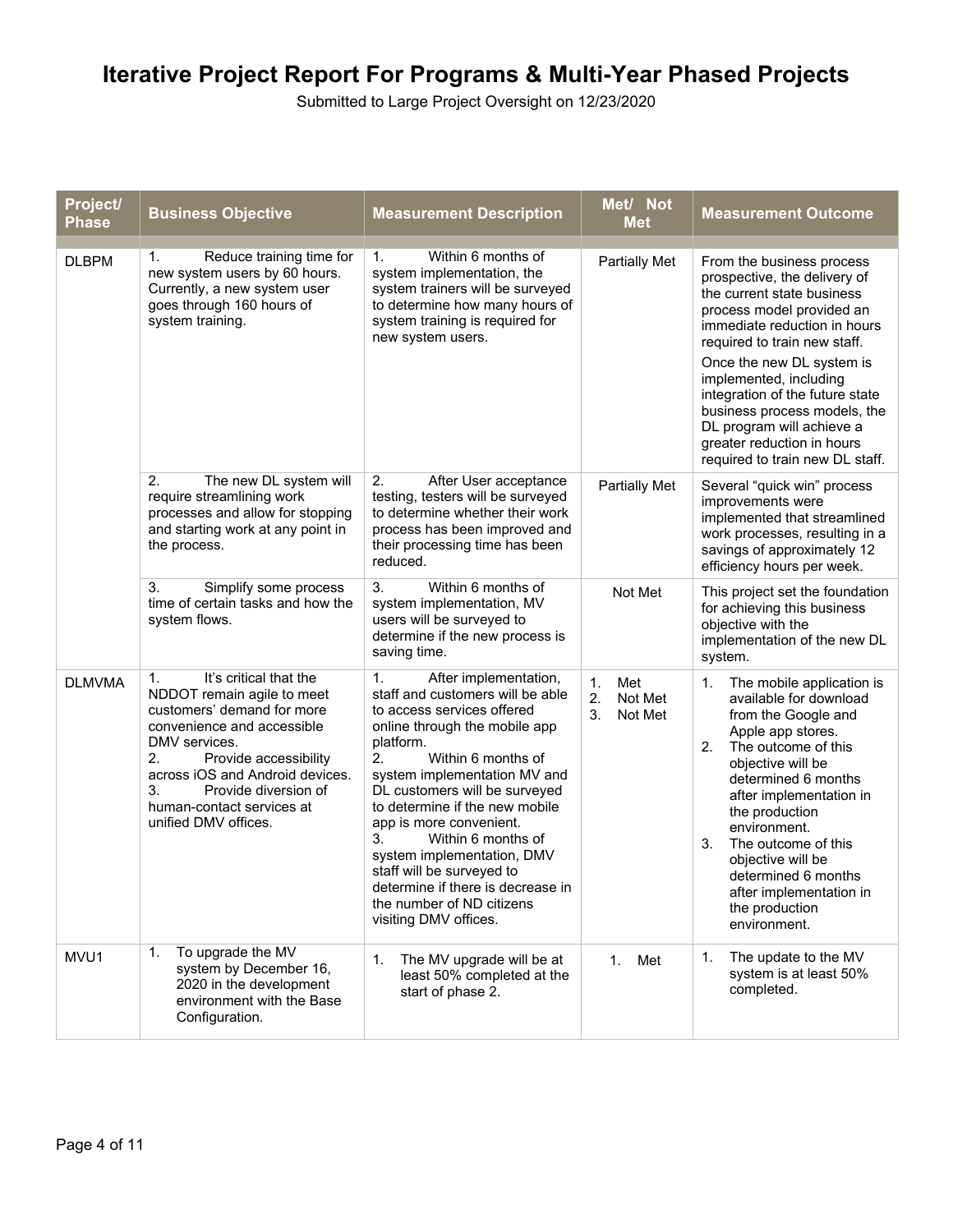| <b>LEGEND</b> | 1. | Procure a driver license<br>system built on a current,<br>sustainable technology<br>platform.                                                                                                                                | 1. | During the procurement<br>phase of the project, NDIT<br>architects will be invited to<br>review the technical<br>solution. They will be asked<br>to consider features such<br>as: database structure,<br>support options,<br>compliance with State<br>standards, system<br>architecture, scalability, etc.<br>When surveyed, the<br>architects will identify the<br>proposed solution as a<br>sustainable technology<br>platform. The system will<br>also be positioned for<br>future needs such as a<br>single identity integration. |  |
|---------------|----|------------------------------------------------------------------------------------------------------------------------------------------------------------------------------------------------------------------------------|----|---------------------------------------------------------------------------------------------------------------------------------------------------------------------------------------------------------------------------------------------------------------------------------------------------------------------------------------------------------------------------------------------------------------------------------------------------------------------------------------------------------------------------------------|--|
|               | 2. | The system will be user<br>intuitive, which will decrease<br>errors, and have audit<br>tracking to assist in<br>determining any functional<br>issues. NDDOT will spend<br>80% less time<br>troubleshooting system<br>issues. | 2. | Within 6 months of system<br>implementation, WMS<br>reports will be evaluated to<br>determine time spent on<br>resolving issues and errors<br>prior to system<br>implementation and post<br>implementation.                                                                                                                                                                                                                                                                                                                           |  |
|               | 3. | The system will include<br>advanced ad hoc reporting<br>capability with minimal<br>skillset required to generate<br>reports.                                                                                                 | 3. | Within 2 months of system<br>implementation, users will<br>be able to generate needed<br>reports to retrieve<br>information without IT<br>support.                                                                                                                                                                                                                                                                                                                                                                                    |  |
|               | 4. | User manuals and<br>troubleshooting hints will be<br>built into the system<br>processing workflow.                                                                                                                           | 4. | After User acceptance<br>testing, testers will be<br>surveyed to determine how<br>well the system help<br>answered their questions<br>as they were processing<br>test scripts.                                                                                                                                                                                                                                                                                                                                                        |  |
|               | 5. | The new system will be easy<br>to maintain and support.                                                                                                                                                                      | 5. | Within 4 months of system<br>implementation, IT support<br>staff will be surveyed to<br>determine their comfort<br>level with implementing<br>enhancements and or<br>changes.                                                                                                                                                                                                                                                                                                                                                         |  |
|               | 6. | NDDOT wants to eliminate<br>monthly downtime due to<br>mainframe upgrades that<br>last from 4-8 hours.                                                                                                                       | 6. | Allow customers to have<br>real-time interfaces through<br>webservices.                                                                                                                                                                                                                                                                                                                                                                                                                                                               |  |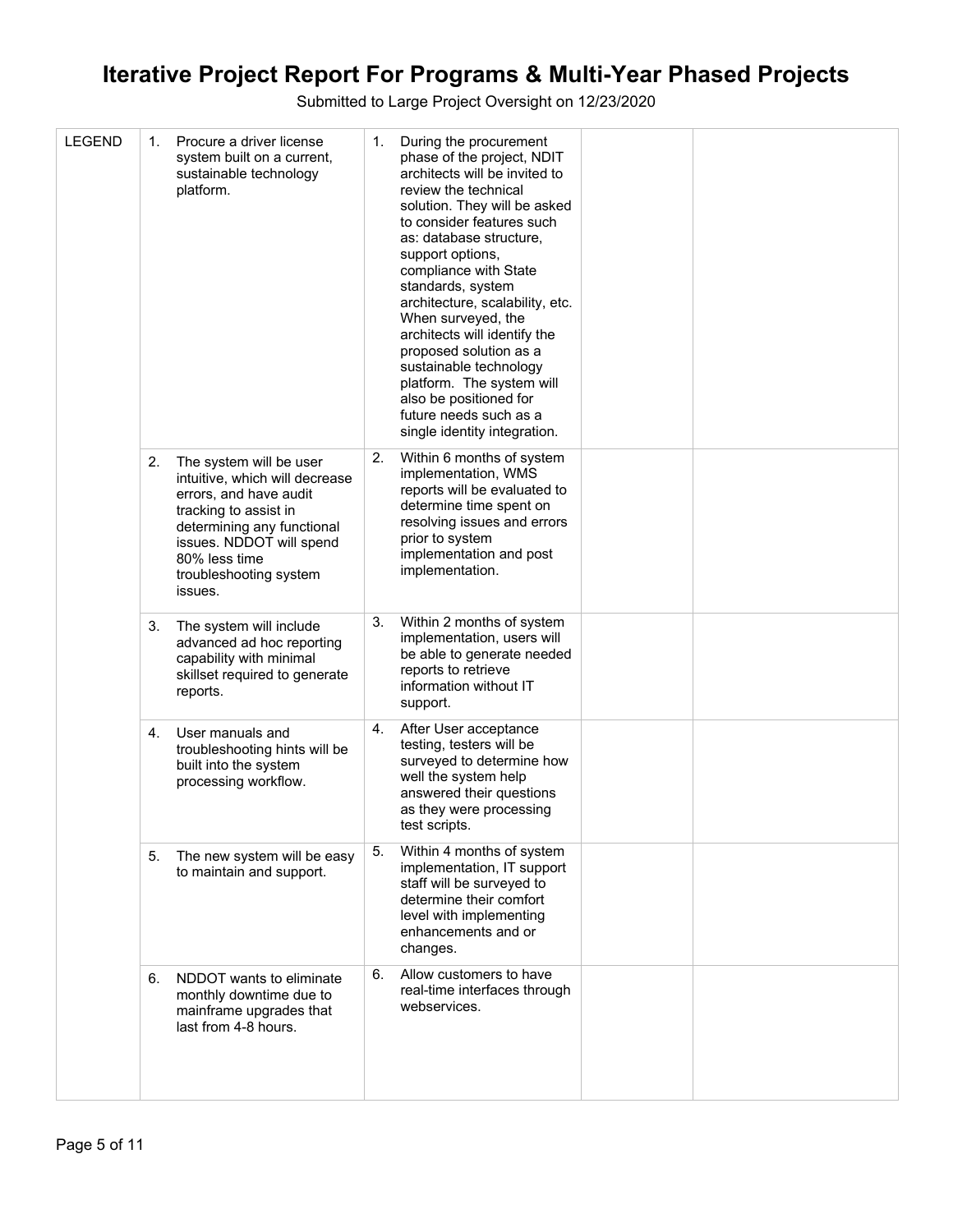| Simplify some process time<br>of certain MV tasks and how<br>the system flows. | Within 6 months of system<br>implementation, MV users<br>will be surveyed to<br>determine if the new<br>process is saving time. |  |
|--------------------------------------------------------------------------------|---------------------------------------------------------------------------------------------------------------------------------|--|
|--------------------------------------------------------------------------------|---------------------------------------------------------------------------------------------------------------------------------|--|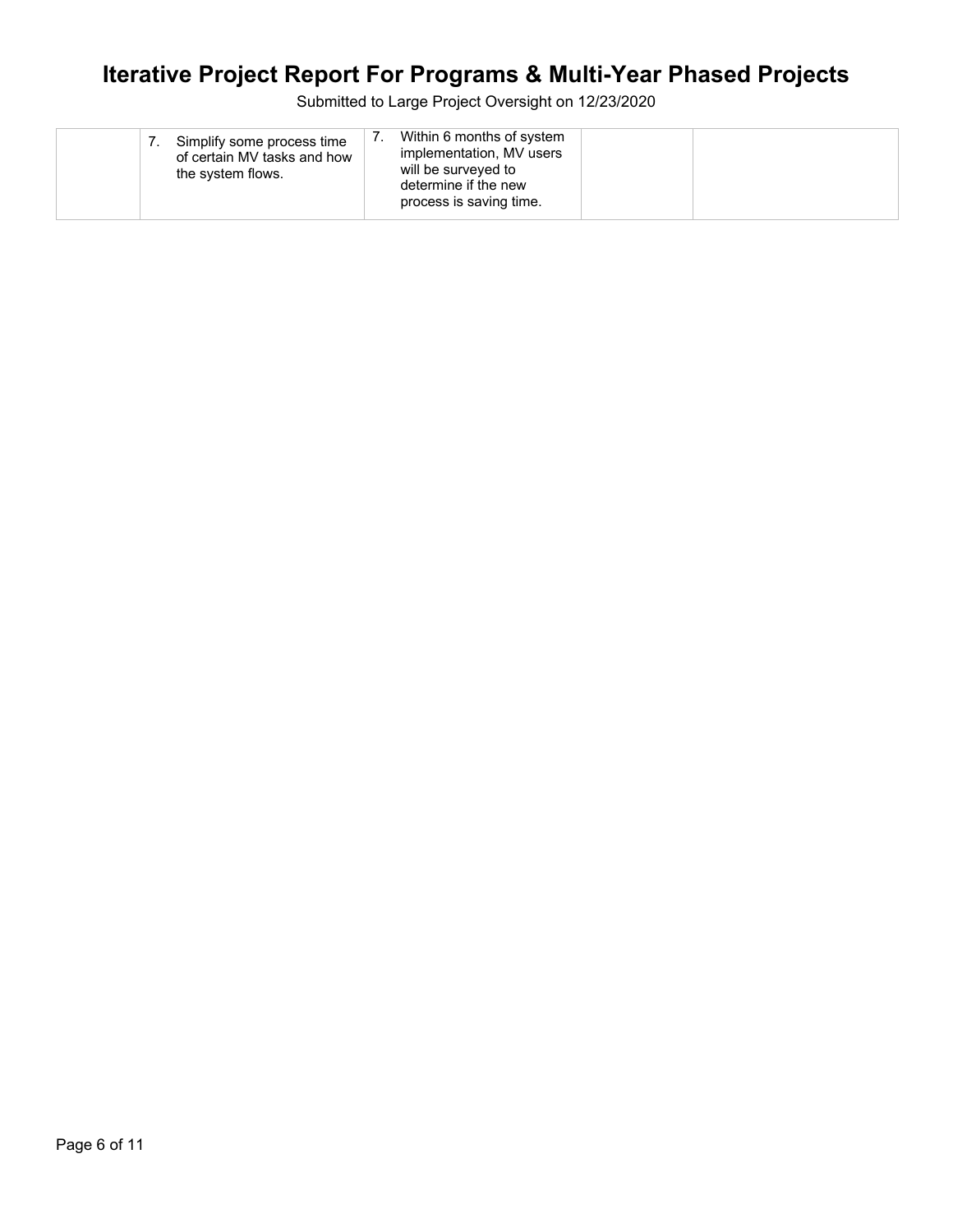Submitted to Large Project Oversight on 12/23/2020

#### POST-IMPLEMENTATION REPORT

Post-Implementation Reports are to be performed after each project or phase is completed. A "PIR" is a process that utilizes surveys and meetings to determine what happened in the project/phase and identifies actions for improvement going forward. Typical PIR findings include, "What did we do well?" "What did we learn?" "What should we do differently next time?"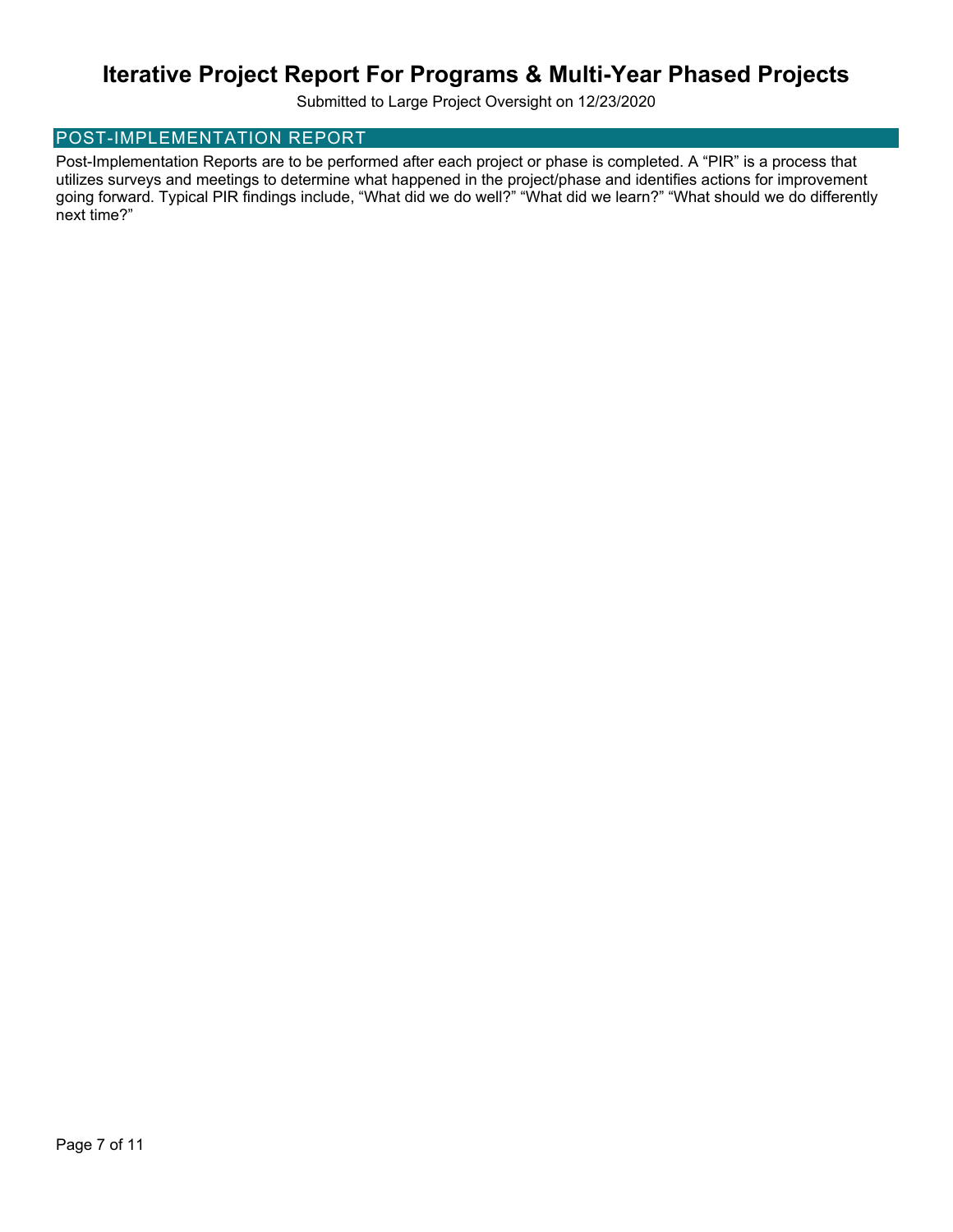| Project/<br><b>Phase</b> | Lesson Learned, Success Story, Idea for Next Time, Etc.                                                                                                                                                                                                                                                                                                                                                                                                                                                                                                                                                                                                                                                                                                                                                                                                                                                                                                                                                                                                                                              |
|--------------------------|------------------------------------------------------------------------------------------------------------------------------------------------------------------------------------------------------------------------------------------------------------------------------------------------------------------------------------------------------------------------------------------------------------------------------------------------------------------------------------------------------------------------------------------------------------------------------------------------------------------------------------------------------------------------------------------------------------------------------------------------------------------------------------------------------------------------------------------------------------------------------------------------------------------------------------------------------------------------------------------------------------------------------------------------------------------------------------------------------|
|                          |                                                                                                                                                                                                                                                                                                                                                                                                                                                                                                                                                                                                                                                                                                                                                                                                                                                                                                                                                                                                                                                                                                      |
| <b>BPM</b>               | <b>Lessons Learned:</b><br>1. Identify all SME's up-front and have more smaller working sessions for business process modeling activities<br>2. Caution should be taken when project phases are in motion concurrently, to facilitate setting all stakeholder<br>expectations earlier on<br>3. Schedule meetings at times that work well for teams to mitigate taking an overabundance of time<br>4. Maintain communication across project teams to ensure flexible in scheduling when conflicts arise<br>5. It is important to have buy-in across the team during the project and continuing forward<br>6.<br>Ensure all impacted stakeholders participate in working sessions to provide feedback and develop the best<br>future state<br>7. Implementing interim review of deliverables prior to final submittal reduced<br>8. Having documented and defined processes is a win for on-boarding of new employees and knowledge<br>transfer/transition<br>9. Look for quick wins that can be implement with not cost and minimal time and that results in efficiency and/or<br>direct cost savings |
|                          | 10. Ensure new stakeholders are brought up to date on the project to set expectations                                                                                                                                                                                                                                                                                                                                                                                                                                                                                                                                                                                                                                                                                                                                                                                                                                                                                                                                                                                                                |
|                          | What went well:<br>1. Great engagement level from the business units<br>2. The value in getting all impacted parties on processes in the same room to create clarity on current processes<br>but also be able to develop the best future states<br>3. Great collaboration and working relationship across teams through the project<br>4. Team is continuing to bring up new ideas for improvement<br>Team felt comfortable in meetings so that they felt they could speak up with ideas and new ways of doing things<br>5.<br>Good open discussions across the team<br>6.<br>7.<br>Implemented/utilized NDVIEW on a new project without too much difficulty<br><b>Challenges:</b><br>1. Membership of the ESC was very fluid throughout the project                                                                                                                                                                                                                                                                                                                                                 |
|                          | <b>Major Accomplishments:</b><br>1. Documented over 120 processes with current state maps<br>2. Laid out an achievable future state that creates efficiencies internally and improves the overall customer<br>experience<br>3. Discussions brought forward opportunities that were not known by the entire team prior to the discussion<br>4. Implementation of quick wins to get immediate benefits<br>10-12 quick wins already implemented<br>$\circ$<br>5. Ability of DOT team to provide interim review/feedback before final reviews<br>6. Buy-in across the team during the project and continuing forward<br>7. Proved out benefit of process improvement projects and paved path for future projects<br>8.<br>Improved understanding amongst the different Drivers License divisions                                                                                                                                                                                                                                                                                                         |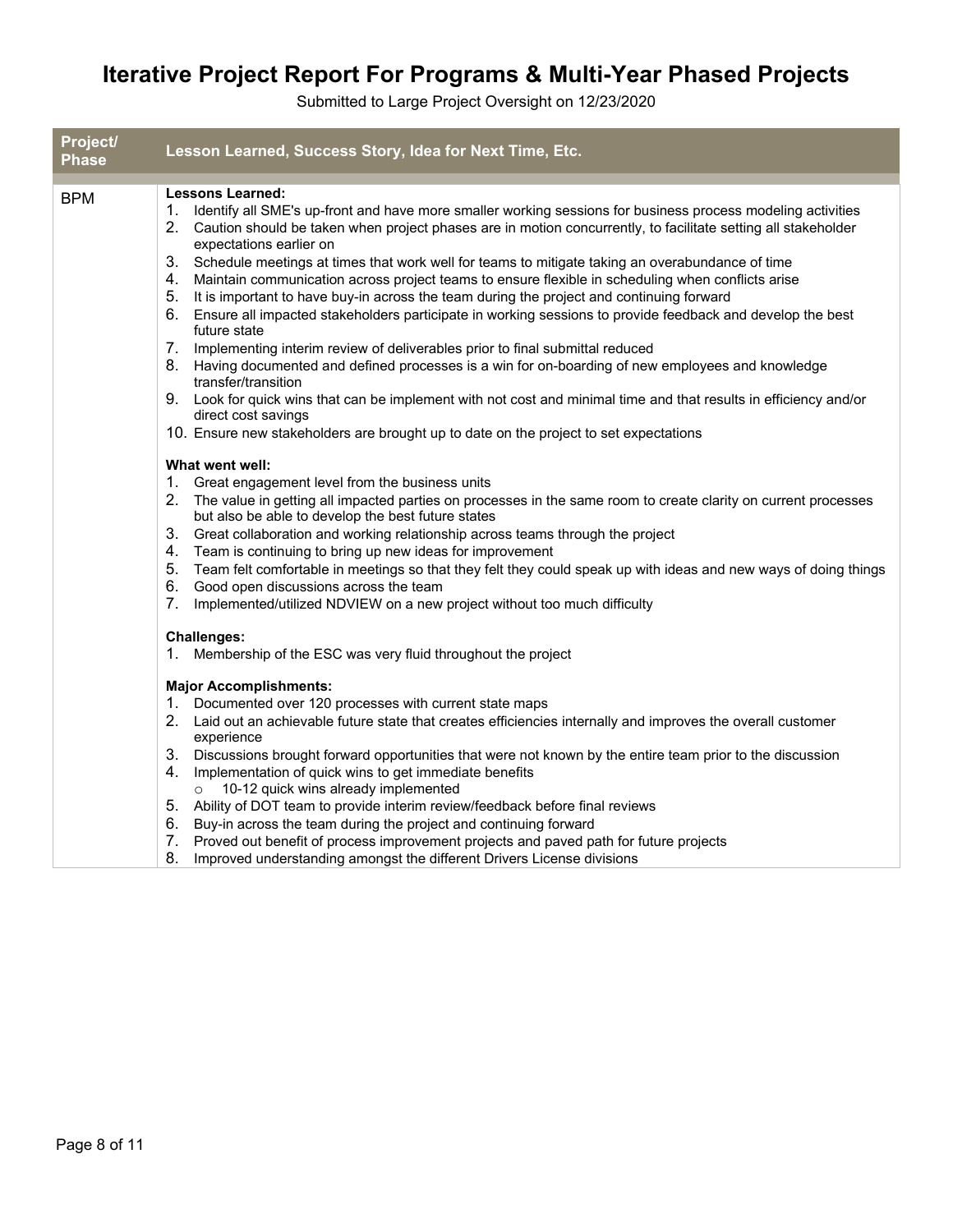| Project/<br>Phase | Lesson Learned, Success Story, Idea for Next Time, Etc.                                                                                                                                                                                                                                                                                                                          |
|-------------------|----------------------------------------------------------------------------------------------------------------------------------------------------------------------------------------------------------------------------------------------------------------------------------------------------------------------------------------------------------------------------------|
| <b>DLMVMA</b>     | <b>Lessons Learned:</b>                                                                                                                                                                                                                                                                                                                                                          |
|                   | Ensure communication flows in accordance with project organization and governance structure.<br>$\bullet$                                                                                                                                                                                                                                                                        |
|                   | Making sure everyone is involved in demos to executive management.<br>$\bullet$                                                                                                                                                                                                                                                                                                  |
|                   | One of my lessons learned was to cover all areas in the planning phase. We tried to reach out to different areas<br>$\bullet$<br>and cover everything, but security for instance was not as involved as they maybe should have been, and I know<br>in future projects this will be in the back of my mind. I do think this was caused just due to the very tight<br>schedule.    |
|                   | Ensure external dependencies are aware of testing being performed, if possible.<br>$\bullet$                                                                                                                                                                                                                                                                                     |
|                   | Flexible schedules between State and Prominent project participants at all touchpoints.<br>$\bullet$                                                                                                                                                                                                                                                                             |
|                   | Great collaboration and working relationships across teams mitigated the initially identified project risks.<br>$\bullet$                                                                                                                                                                                                                                                        |
|                   | What didn't go well:                                                                                                                                                                                                                                                                                                                                                             |
|                   | Prominent team was delayed in gaining access to the State's test environment.<br>$\bullet$<br>The State's Security team was There were only a couple of events that occurred that were not identified prior<br>and those were due to the tight schedule of this whole project and they were handled excellent when they come<br>up.                                              |
|                   | Testing of one feature was briefly delayed due to failed change address validation service.<br>$\bullet$<br>Although, the State responded promptly, Prominent would have preferred the ability to reset test data to mitigate<br>minor delays in testing.                                                                                                                        |
|                   | What went well:                                                                                                                                                                                                                                                                                                                                                                  |
|                   | This project was a great success considering the amount of work and the timelines it has been delivered<br>$\bullet$                                                                                                                                                                                                                                                             |
|                   | perfectly.<br>The team did a great job delivering a successful project under tight timelines.<br>$\bullet$                                                                                                                                                                                                                                                                       |
|                   | This project was a great success considering the amount of work and the timelines it has been delivered<br>$\bullet$<br>perfectly.                                                                                                                                                                                                                                               |
|                   | <b>Excellent communication</b><br>$\bullet$<br>Fast email responses<br>$\bullet$                                                                                                                                                                                                                                                                                                 |
|                   | <b>Success stories:</b>                                                                                                                                                                                                                                                                                                                                                          |
|                   | The app stores' approval of the mobile application was much quick than expected.<br>٠                                                                                                                                                                                                                                                                                            |
|                   | The teams did a great job delivering a successful project under tight timelines.<br>$\bullet$                                                                                                                                                                                                                                                                                    |
|                   | All parties involved were excellent to work with.                                                                                                                                                                                                                                                                                                                                |
|                   | Mobile app performs as expected.                                                                                                                                                                                                                                                                                                                                                 |
|                   | ND DOT better positioned to meet customers' demand for more convenience and accessible DMV services,<br>٠<br>as well as provide accessibility across iOS and Android devices and diversion of human-contact services at<br>unified DMV offices.                                                                                                                                  |
|                   | I honestly believe the overall project is one big success story and I cannot say enough about Leila and how<br>$\bullet$<br>she kept on top of everything. I will be honest coming into this and how the project started off I was pretty<br>nervous about delivering, but Leila kept everything on track and anything myself or team asked for she took<br>care of and quickly. |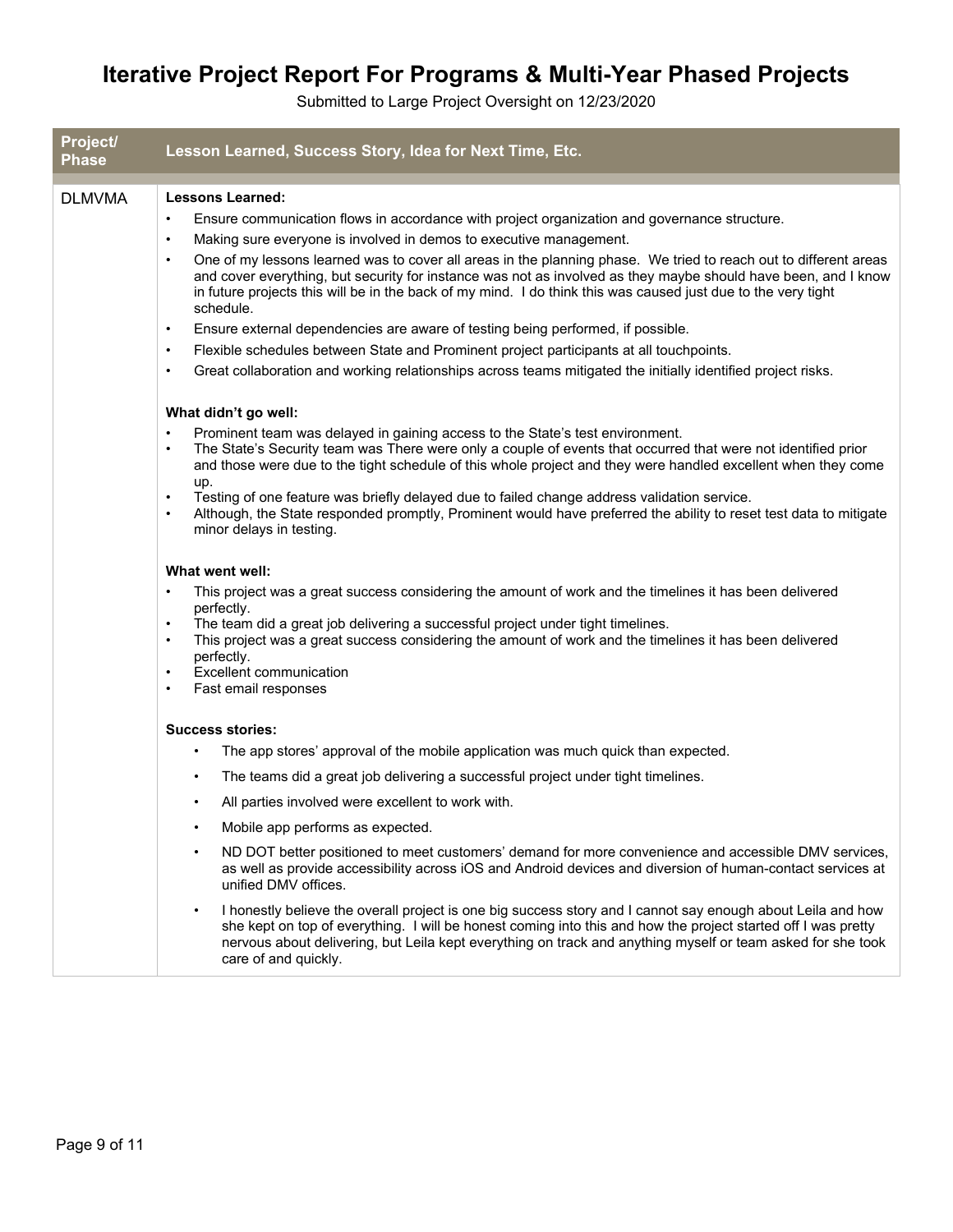Submitted to Large Project Oversight on 12/23/2020

| Project/<br><b>Phase</b> | Lesson Learned, Success Story, Idea for Next Time, Etc.                                                                                                                                                                                                                                                                                                                                                                                                                                                                                                                                                                                                                                                                                                                                         |
|--------------------------|-------------------------------------------------------------------------------------------------------------------------------------------------------------------------------------------------------------------------------------------------------------------------------------------------------------------------------------------------------------------------------------------------------------------------------------------------------------------------------------------------------------------------------------------------------------------------------------------------------------------------------------------------------------------------------------------------------------------------------------------------------------------------------------------------|
| MVU1                     | <b>Lessons Learned:</b>                                                                                                                                                                                                                                                                                                                                                                                                                                                                                                                                                                                                                                                                                                                                                                         |
|                          | 1. Ensure to involve infrastructure and hardware teams early to ensure the timeliest delivery of hardware. Be<br>prepared to deliver to those teams' hardware requirements to minimize delays having to gather additional<br>information.<br>2.<br>Be sure to communicate with the production support business folks' clear expectations of scope and timeliness<br>of production changes during the project.<br>Basic methodology used, was brought in after project started but was easily brought into the loop.<br>3.<br>Early stakeholder support and engagement contributed to the project's success.<br>4.<br>Early review and demos of the deliverables decreased review and acceptance timeframe<br>5.                                                                                 |
|                          | What went wrong:                                                                                                                                                                                                                                                                                                                                                                                                                                                                                                                                                                                                                                                                                                                                                                                |
|                          | 1. None                                                                                                                                                                                                                                                                                                                                                                                                                                                                                                                                                                                                                                                                                                                                                                                         |
|                          | <b>What Went Right:</b>                                                                                                                                                                                                                                                                                                                                                                                                                                                                                                                                                                                                                                                                                                                                                                         |
|                          | Thought this project went very well.<br>1.<br>Overall, everyone did a nice job.<br>2.<br>This project was very well run and executed.<br>3.<br>4. If you read the SOW, you can go line by line on each of the deliverables and check off that it has been<br>completed.<br>The development environment has been up and stable for a few weeks now and developers are able to do<br>5.<br>development without worry of encountering needless errors.<br>While there's still plenty to do, there has been good progress made given the limited timeframe.<br>6.<br>This project has gone very smooth and successful.<br>7.                                                                                                                                                                        |
|                          | <b>Success Stories:</b>                                                                                                                                                                                                                                                                                                                                                                                                                                                                                                                                                                                                                                                                                                                                                                         |
|                          | 1. Under tight timelines, we were able to deliver the first phase of the project successfully.<br>2. Completion of the deliverables in Phase 1 positions the agency well for continued development into Phase 2 and<br>Driver License.<br>3.<br>Completing these preparation items early allows the team to jump right into the coming projects.<br>The base configuration demos went extremely well, and there definitely seemed to be excitement from DOT staff<br>4.<br>about what is to come.<br>5. Communication is timely and relevant allowing stakeholders to remain engaged and involved.<br>Prompt responses from both teams and flexibility in schedules resulted in the project being a head of schedule.<br>6.<br>The project was managed, executed and monitored very well.<br>7. |
| <b>LEGEND</b>            |                                                                                                                                                                                                                                                                                                                                                                                                                                                                                                                                                                                                                                                                                                                                                                                                 |
|                          | <b>COST BENEFIT ANALYSIS</b>                                                                                                                                                                                                                                                                                                                                                                                                                                                                                                                                                                                                                                                                                                                                                                    |

### KEY CONSTRAINTS AND/OR RISKS

| <b>DLBPM</b> | Cost, schedule, scope, and quality are often in conflict during projects. The sponsor elected to prioritize<br>as follows: |
|--------------|----------------------------------------------------------------------------------------------------------------------------|
|              | 1. Quality<br>2. Cost<br>3. Schedule<br>4. Scope                                                                           |